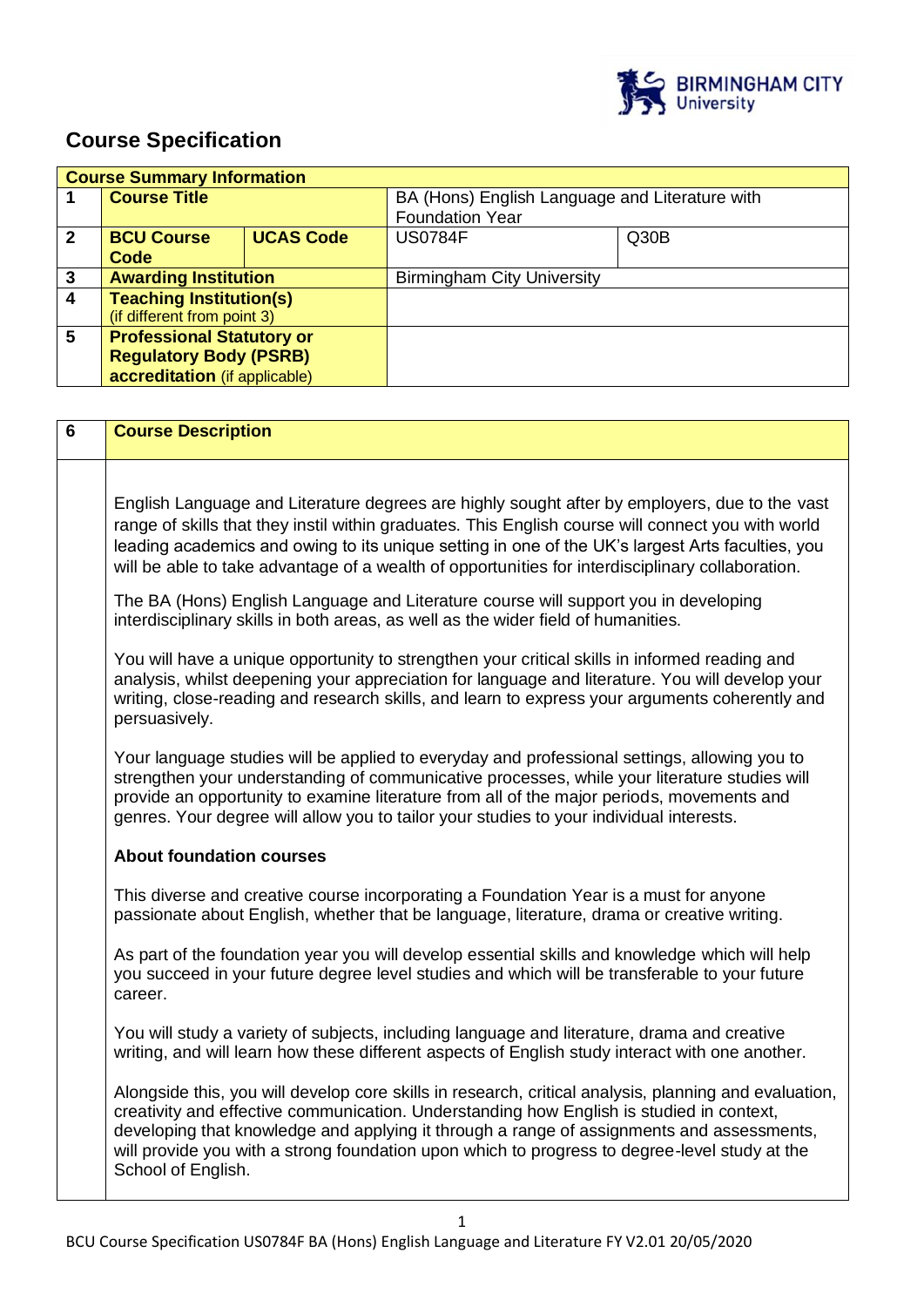

## **What's covered in the course?**

English as a discipline continues to be relevant to the lives we lead and is central to a wide range of contemporary and social contexts. It is this fact on which the School has built its philosophy and approach to English as a subject with interdisciplinary reach beyond its own boundaries.

Understanding how language works in practice, engaging with multiple forms of communication, and examining how language and literature engage with societies and cultures in the past and present, are all vital aspects in understanding how the discipline connects with the wider world, enabling you to focus on the production, interpretation and negotiation of meaning and to understand the world from a variety of perspectives.

You will benefit from student-focused and research-informed teaching in a friendly and supportive learning environment. Our graduates are characterised by their extensive subject knowledge, critical thinking and intellectual curiosity, reflected in the skills and abilities that enables them to adapt to a wide range of career paths and employment opportunities.

The School contributes to the cultural life of Birmingham and the wider West Midlands by: working closely with partner colleges and schools; maintaining close links with cultural institutions such as the Birmingham and Midland Institute (BMI) and Birmingham Museum and Art Gallery (BMAG); and working with agencies such as Writing West Midlands. The aim is to provide opportunities for the community to engage with the discipline and the University.

|    | <b>Course Awards</b>                                            |              |                |  |  |  |
|----|-----------------------------------------------------------------|--------------|----------------|--|--|--|
| 7a | <b>Name of Final Award</b>                                      | <b>Level</b> | <b>Credits</b> |  |  |  |
|    |                                                                 |              | <b>Awarded</b> |  |  |  |
|    | Bachelors of Arts with Honours English Language and Literature  | 6            | 480            |  |  |  |
| 7b | <b>Exit Awards and Credits Awarded</b>                          |              |                |  |  |  |
|    | <b>Foundation Certificate English</b>                           |              | 120            |  |  |  |
|    | Certificate of Higher Education English Language and Literature | 4            | 240            |  |  |  |
|    | Diploma of Higher Education English Language and Literature     | 5            | 360            |  |  |  |
|    | Bachelors of Arts English Language and Literature               | 6            | 420            |  |  |  |

| Derogation from the University Regulations |
|--------------------------------------------|
| <b>Not</b>                                 |

|                         | <b>Delivery Patterns</b> |                    |                          |                |  |
|-------------------------|--------------------------|--------------------|--------------------------|----------------|--|
| <b>Mode(s) of Study</b> |                          | <b>Location</b>    | <b>Duration of Study</b> | Code           |  |
| <b>Full Time</b>        |                          | <b>City Centre</b> | 4 vears                  | <b>JS0784F</b> |  |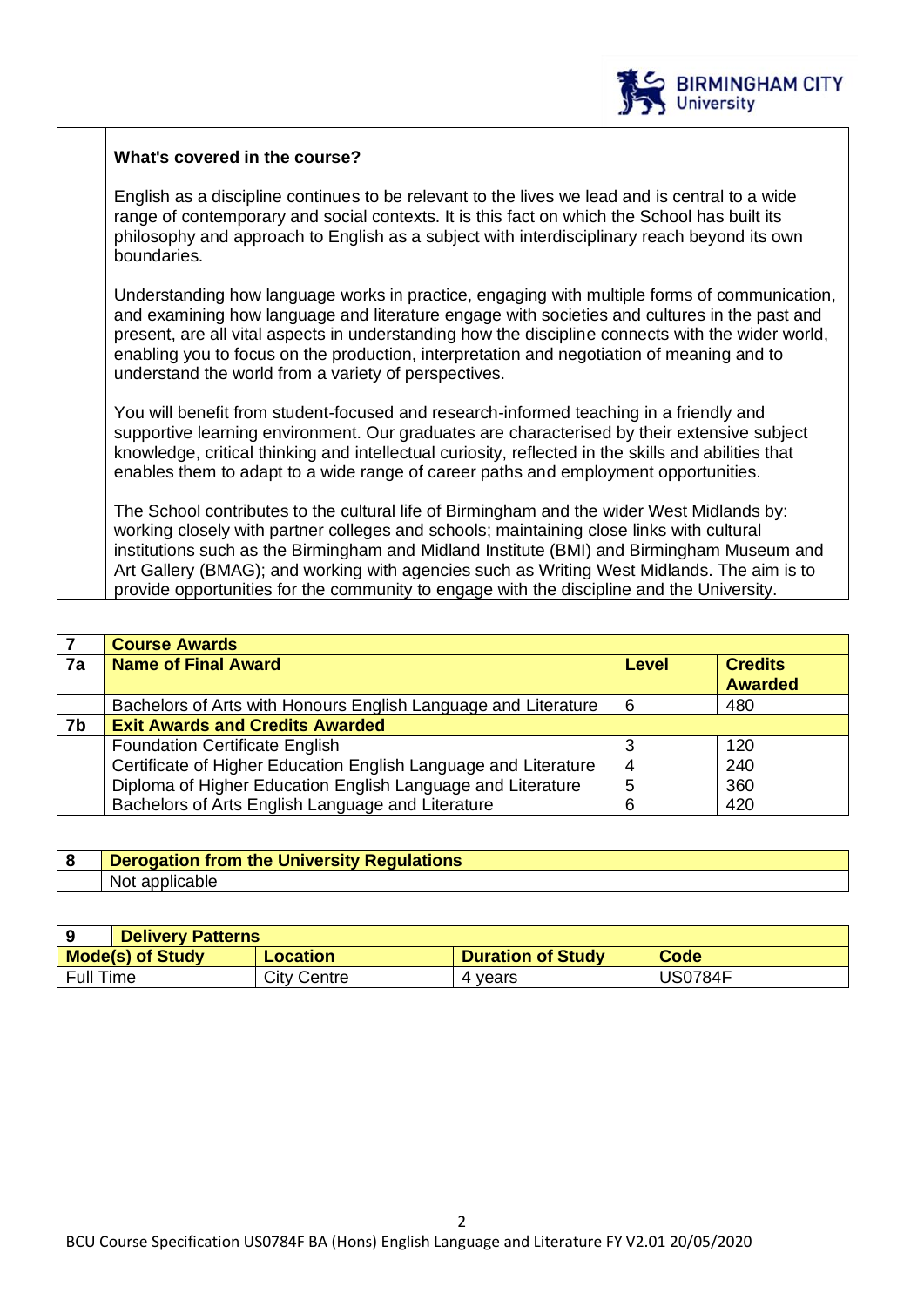

| 10 | <b>Entry Requirements</b>                                                                                                                                                                                                  |
|----|----------------------------------------------------------------------------------------------------------------------------------------------------------------------------------------------------------------------------|
|    | The admission requirements for this course are stated on the course page of the BCU website at<br>https://www.bcu.ac.uk/, or may be found by searching for the course entry profile located on the<br><b>UCAS</b> website. |

| $\overline{11}$         | <b>Course Learning Outcomes</b>                                                                   |
|-------------------------|---------------------------------------------------------------------------------------------------|
|                         | <b>Knowledge and Understanding</b>                                                                |
|                         |                                                                                                   |
| $\mathbf 1$             | Discuss literature, creative practice and/or language from different periods                      |
| $\overline{2}$          | Recognise the formal features of literatures in English and/or regional and global varieties of   |
|                         | English                                                                                           |
| $\overline{\mathbf{3}}$ | Explain how culture, language, technology and economics affect the production and reception of    |
|                         | texts                                                                                             |
| 4                       | Describe the relationships between different literary forms, genres and media                     |
|                         |                                                                                                   |
|                         | <b>Cognitive and Intellectual Skills</b>                                                          |
| 5                       | Apply critical, theoretical, methodological and stylistic concepts and terminology in relation to |
|                         | literature, linguistics and creative practice                                                     |
| 6                       | Evaluate the work of others and its application to your own learning                              |
| $\overline{7}$          | Articulate a critical understanding of complex texts and ideas                                    |
| 8                       | Develop independent and imaginative interpretations in response to literary, critical, linguistic |
|                         | and creative material                                                                             |
|                         |                                                                                                   |
|                         | <b>Practical and Professional Skills</b>                                                          |
|                         |                                                                                                   |
| 9                       | Apply techniques and methods that enhance the quality of your creative, critical and analytical   |
|                         | practices                                                                                         |
| 10                      | Communicate ideas clearly, accurately and effectively both orally and in writing                  |
| 11                      | Initiate, manage and complete research projects independently and/or collaboratively              |
| 12                      | Apply scholarly bibliographic skills appropriate to the subject                                   |
|                         | <b>Key Transferable Skills</b>                                                                    |
|                         |                                                                                                   |
| 13                      | Recognise and synthesize complex information and diverse evidence                                 |
| 14                      | Test and evaluate information and evidence                                                        |
| $\overline{15}$         | Produce cogent arguments and make reasoned judgements                                             |
| 16                      | Organise your work effectively and meet deadlines                                                 |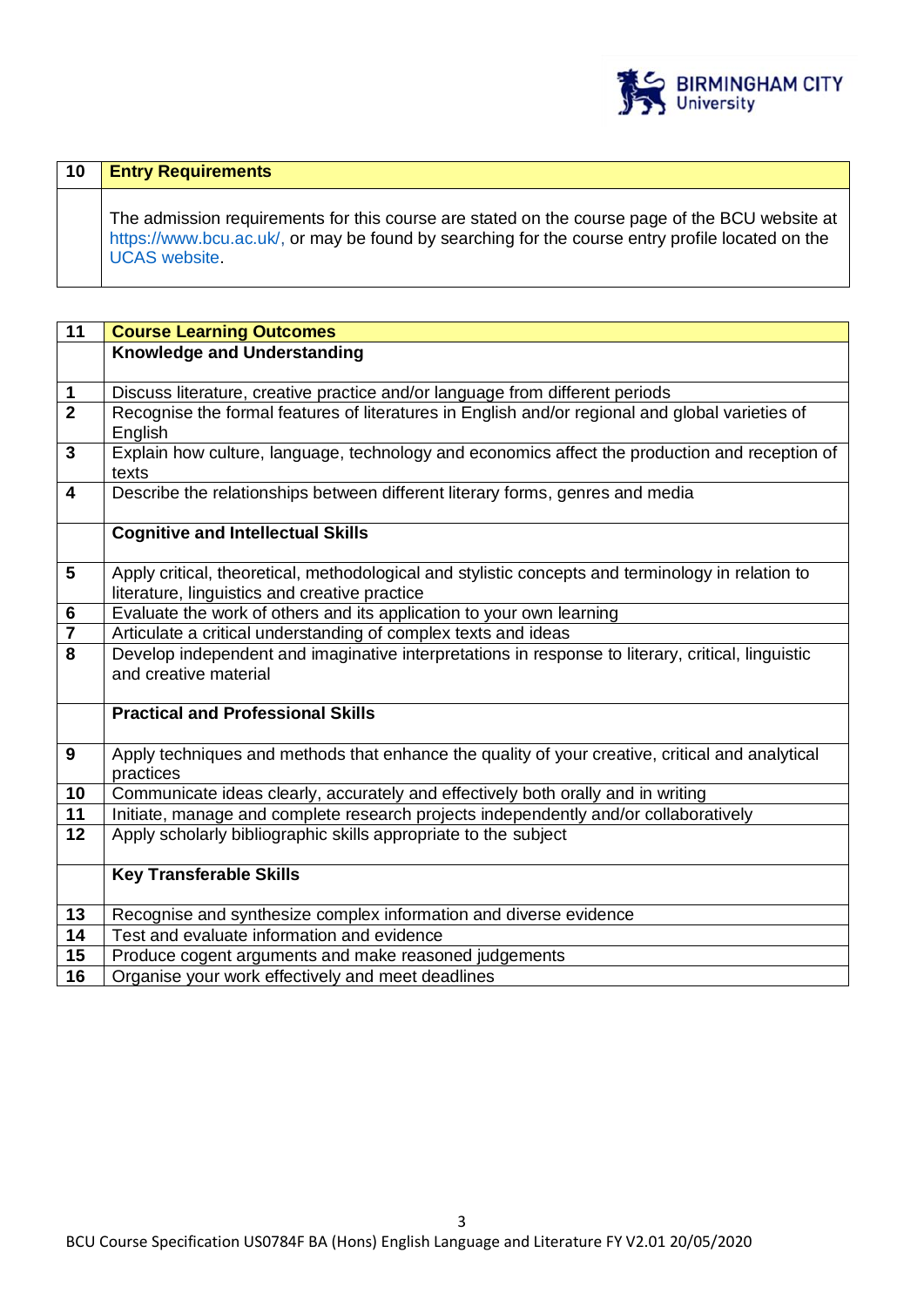

| Level 3:                                               |                                                                                                                                                        |                                 |
|--------------------------------------------------------|--------------------------------------------------------------------------------------------------------------------------------------------------------|---------------------------------|
|                                                        | In order to complete this course a student must successfully complete all the following                                                                |                                 |
|                                                        | <b>CORE modules (totalling 120 credits):</b>                                                                                                           |                                 |
| <b>Module Code</b>                                     | <b>Module Name</b>                                                                                                                                     | <b>Credit Value</b>             |
| <b>EGL3000</b>                                         | <b>Language and Creativity</b>                                                                                                                         | 20                              |
| <b>EGL3001</b>                                         | <b>Language and Texts</b>                                                                                                                              | 20                              |
| <b>EGL3002</b>                                         | <b>Literature in the World</b>                                                                                                                         | 20                              |
| <b>EGL3003</b>                                         | <b>Literature in Time</b>                                                                                                                              | 20                              |
| <b>EGL3004</b>                                         | <b>Researching English</b>                                                                                                                             | 20                              |
| <b>EGL3005</b>                                         | <b>Writing Development</b>                                                                                                                             | 20                              |
| <b>Module Code</b>                                     | <b>Module Name</b>                                                                                                                                     | <b>Credit Value</b>             |
|                                                        | Literature, Drama and Origin                                                                                                                           | 20                              |
|                                                        |                                                                                                                                                        |                                 |
| <b>EGL4050</b>                                         |                                                                                                                                                        |                                 |
| <b>EGL4046</b>                                         | <b>Foundations of Language</b>                                                                                                                         | 20                              |
|                                                        | <b>Foundations of Creative Writing</b>                                                                                                                 | 20                              |
| <b>EGL4047</b>                                         | Language in Action<br><b>Key Critical Concepts</b><br>In order to complete this course a student must successfully complete at least 20                | 20<br>20                        |
| <b>EGL4045</b><br><b>EGL4048</b><br><b>Module Code</b> | credits from the following list of OPTIONAL modules:<br><b>Module Name</b>                                                                             |                                 |
| EGL4049                                                | <b>Literature and Conflict</b>                                                                                                                         | <b>Credit Value</b><br>20       |
| EGL4042                                                | Craft of Writing                                                                                                                                       | 20                              |
| EGL4051<br>Level 5:                                    | Modern Drama<br>In order to complete this course a student must successfully complete all the following<br><b>CORE modules (totalling 60 credits):</b> | 20                              |
| <b>Module Code</b>                                     | <b>Module Name</b>                                                                                                                                     |                                 |
| <b>EGL5073</b><br><b>EGL5063</b>                       | <b>Writing and the Environment</b><br><b>Grammar and Sounds</b>                                                                                        | <b>Credit Value</b><br>20<br>40 |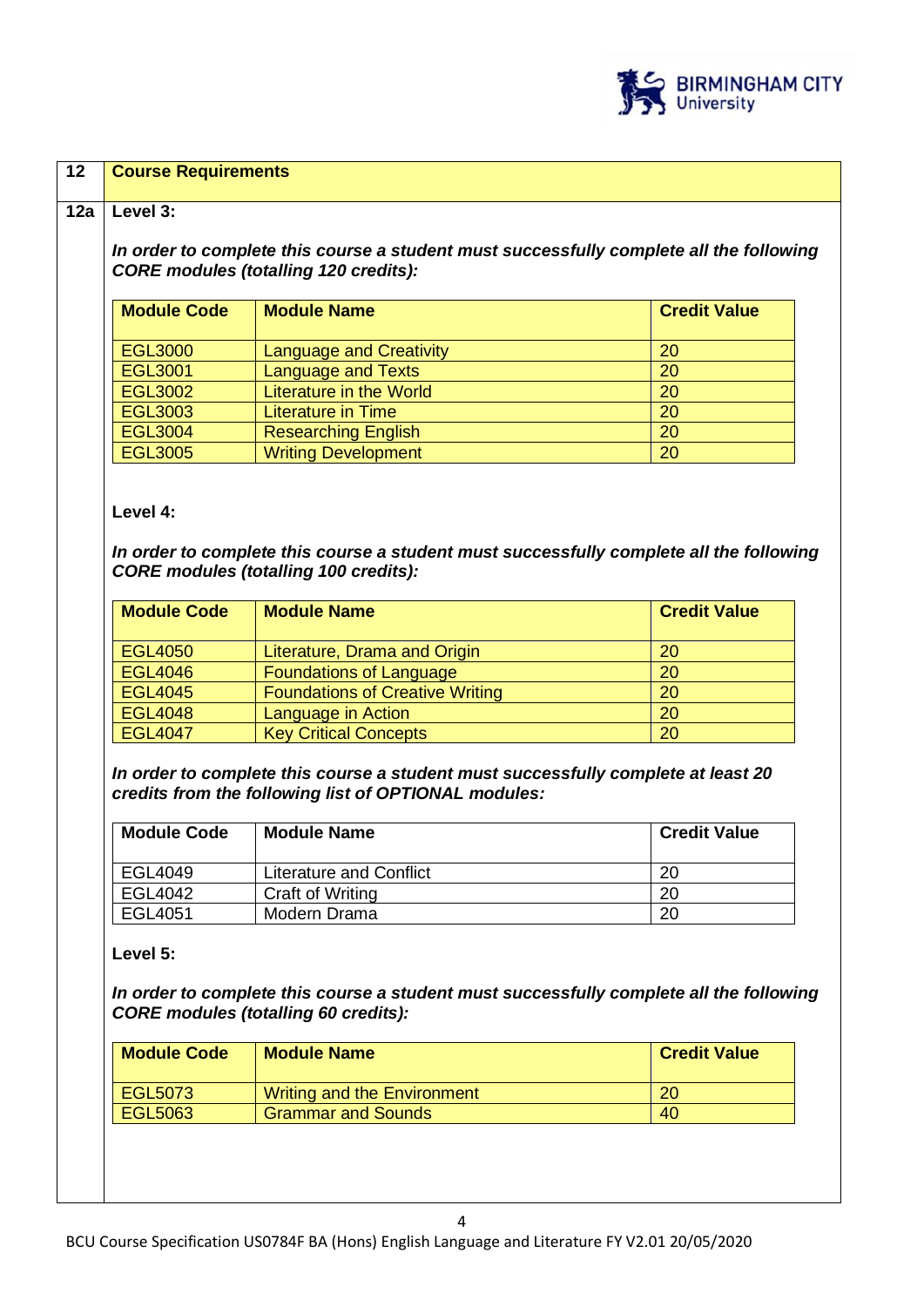

*In order to complete this course a student must successfully complete at least 60 credits from the following list of OPTIONAL modules.* 

| <b>Module Code</b><br><b>Module Name</b> |                                     | <b>Credit Value</b> |
|------------------------------------------|-------------------------------------|---------------------|
| ADM5006                                  | <b>Collaborative Practice</b>       | 20                  |
| ADM5000                                  | <b>Work Placement</b>               | 20                  |
| EGL5065                                  | Language in Society                 | 20                  |
| <b>EGL5061</b>                           | <b>Foundations of Screenwriting</b> | 20                  |
| EGL5072                                  | <b>Writing Poetry</b>               | 20                  |
| EGL5070                                  | <b>Writing Audio Drama</b>          | 20                  |
| EGL5059                                  | Documentary Drama                   | 20                  |
| EGL5062                                  | Gender, Sexuality and Culture       | 20                  |
| <b>EGL5066</b>                           | Literature and the Child            | 20                  |
| EGL5069                                  | The Victorians                      | 20                  |
| <b>EGL5067</b>                           | <b>Multicultural Writing</b>        | 20                  |
| <b>EGL5060</b>                           | <b>Early Modern Literature</b>      | 20                  |

#### **Level 6:**

*In order to complete this course a student must successfully complete all the following CORE modules (totalling 80 credits):*

| <b>Module Code</b> | <b>Module Name</b>                      | <b>Credit Value</b> |
|--------------------|-----------------------------------------|---------------------|
| EGL6125            | <b>Applied Sociolinguistics</b>         | 40                  |
| <b>ADM6005</b>     | Major Project: Advanced Poetry or       | 40                  |
|                    | Major Project: Dissertation or          |                     |
|                    | Major Project: Drama Workshop or        |                     |
|                    | Major Project: Undergraduate Conference |                     |

*In order to complete this course a student must successfully complete at least 40 credits from the following list of OPTIONAL modules.* 

| <b>Module Code</b> | <b>Module Name</b>                     | <b>Credit Value</b> |
|--------------------|----------------------------------------|---------------------|
|                    |                                        |                     |
| EGL6126            | <b>Forensic Linguistics</b>            | 20                  |
| <b>EGL6108</b>     | Language and Gender                    | 20                  |
| EGL6143            | Teaching English as a Foreign Language | 20                  |
| EGL6136            | <b>Writing Creative Nonfiction</b>     | 20                  |
| <b>EGL6142</b>     | <b>Writing Short Films</b>             | 20                  |
| <b>EGL6120</b>     | <b>Nature Writing</b>                  | 20                  |
| <b>EGL6127</b>     | Literature, Art and Philosophy         | 20                  |
| <b>EGL6138</b>     | The Gothic                             | 20                  |
| EGL6132            | Psychology in Victorian Literature     | 20                  |
| EGL6133            | <b>Speculative Fiction</b>             | 20                  |
| EGL6141            | <b>Shakespeare Studies</b>             | 20                  |
| <b>EGL6147</b>     | Moral Philosophy                       | 20                  |
| EGL6129            | Milton's Epic                          | 20                  |
| EGL6104            | Film                                   | 20                  |
| EGL6135            | <b>World Literature</b>                | 20                  |
| EGL6134            | The Uncanny                            | 20                  |
| EGL6149            | <b>Corpus Linguistics</b>              | 20                  |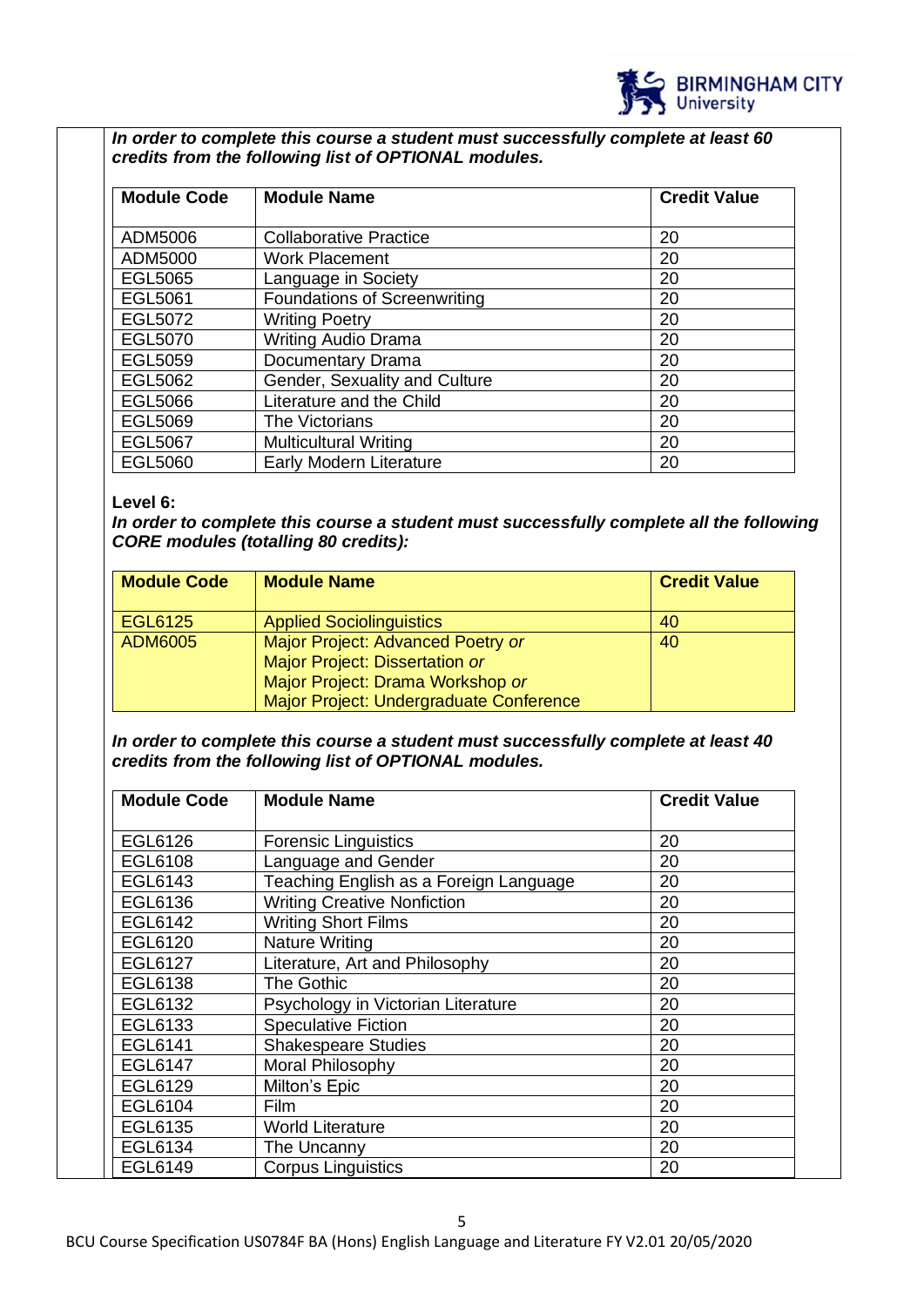

# **12b Structure Diagram**

*Please note list of optional modules is indicative only as modules will only run if selected by 15 or more students. Students' choice will not be guaranteed for optional modules but a fair and transparent process will be adopted and shared with students.* 

| <b>Award</b>      |                                                                                       | <b>BA (Hons) English Language and Literature</b>                              |                                                                                                 |                                                                                                                                                                              |                                                                          |                                                                                                               |
|-------------------|---------------------------------------------------------------------------------------|-------------------------------------------------------------------------------|-------------------------------------------------------------------------------------------------|------------------------------------------------------------------------------------------------------------------------------------------------------------------------------|--------------------------------------------------------------------------|---------------------------------------------------------------------------------------------------------------|
| Year <sub>3</sub> |                                                                                       | Semester 1                                                                    |                                                                                                 | Semester 2                                                                                                                                                                   |                                                                          |                                                                                                               |
|                   | <b>Subject Module</b><br>(40 credits)<br><b>Applied Sociolinguistics</b>              |                                                                               | <b>Option Module</b><br>(20 credits)<br><b>English options</b>                                  | <b>Faculty Module</b><br><b>Major Project (one of)</b><br>(40 credits)<br><b>Advanced Poetry</b><br><b>Dissertation</b><br>Drama Workshop<br><b>Undergraduate Conference</b> |                                                                          | <b>Option Module</b><br>(20 credits)<br><b>English options</b>                                                |
| Year <sub>2</sub> |                                                                                       | Semester 1                                                                    |                                                                                                 |                                                                                                                                                                              | Semester 2                                                               |                                                                                                               |
|                   | Programme<br><b>Module</b><br>(20 credits)<br>Writing and the<br>Environment          | <b>Subject Module</b><br>(40 credits)<br><b>Grammar and Sounds</b>            |                                                                                                 | <b>Faculty</b><br><b>Module</b><br>(20 credits)<br>Collaborative<br>Practice<br>OR<br><b>Faculty</b><br><b>Module</b><br>(20 credits)<br><b>Work</b><br>Placement            | <b>Option</b><br><b>Module</b><br>(20 credits)<br>English<br>options     | <b>Option Module</b><br>(20 credits)<br><b>English options</b>                                                |
| Year 1            |                                                                                       | Semester 1                                                                    |                                                                                                 |                                                                                                                                                                              | Semester 2                                                               |                                                                                                               |
|                   | <b>Subject</b><br><b>Module</b><br>Literature,<br>Drama and<br>Origin<br>(20 credits) | <b>Subject</b><br><b>Module</b><br>(20 credits)<br>Foundations of<br>Language | <b>Subject</b><br><b>Module</b><br>(20 credits)<br><b>Foundations of</b><br>Creative<br>Writing | Programme<br><b>Module</b><br>(20 credits)<br><b>Key Critical</b><br>Concepts                                                                                                | <b>Subject</b><br><b>Module</b><br>(20 credits)<br>Language in<br>Action | <b>Option Module</b><br>(20 credits)<br><b>Craft of Writing</b><br>Literature and<br>Conflict<br>Modern Drama |

| Year        | Semester 1    |               |                | Semester 2    |               |               |
|-------------|---------------|---------------|----------------|---------------|---------------|---------------|
| $\mathbf 0$ |               |               |                |               |               |               |
|             | Programme     | Programme     | Programme      | Programme     | Programme     | Programme     |
|             | <b>Module</b> | <b>Module</b> | <b>Module</b>  | <b>Module</b> | <b>Module</b> | <b>Module</b> |
|             | (20 Credits)  | (20 Credits)  | (20 Credits)   | (20 Credits)  | (20 Credits)  | (20 Credits)  |
|             | Literature in | Language &    | Researching in | Literature in | Language &    | Writing       |
|             | <b>Time</b>   | <b>Texts</b>  | English        | the World     | Creativity    | Development   |
|             |               |               |                |               |               |               |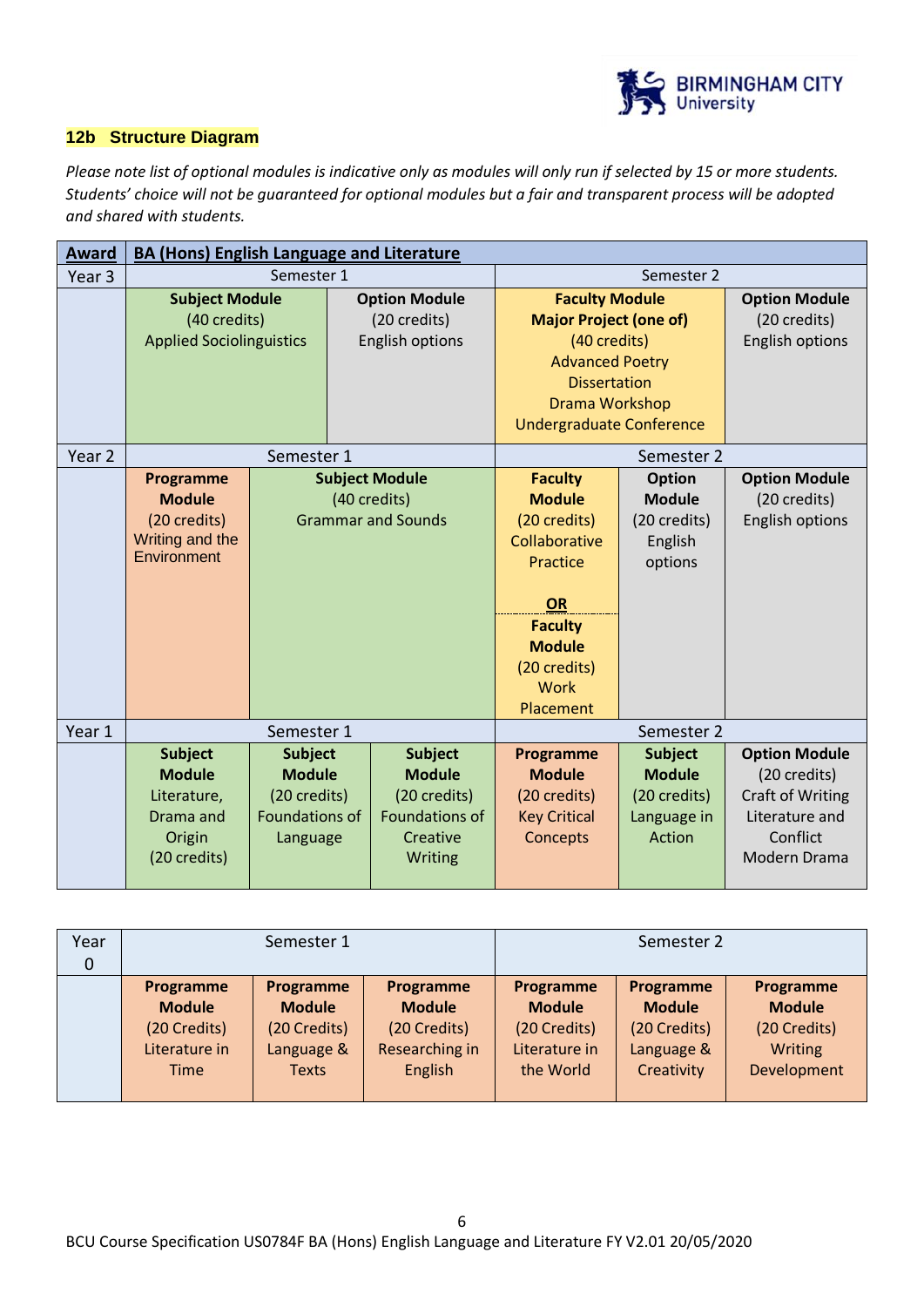

#### **A13 Overall Student Workload and Balance of Assessment**

Overall student *workload* consists of class contact hours, independent learning and assessment activity, with each credit taken equating to a total study time of around 10 hours. While actual contact hours may depend on the optional modules selected, the following information gives an indication of how much time students will need to allocate to different activities at each level of the course.

- *Scheduled Learning* includes lectures, practical classes and workshops, contact time specified in timetable
- *Directed Learning* includes placements, work-based learning, external visits, on-line activity, Graduate+, peer learning
- *Private Study* includes preparation for exams

The *balance of assessment* by mode of assessment (e.g. coursework, exam and in-person) depends to some extent on the optional modules chosen by students. The approximate percentage of the course assessed by coursework, exam and in-person is shown below.

#### **Level 3**

#### **Workload**

#### **Time spent in timetabled teaching and learning activity**

| <b>Activity</b>           | <b>Number of Hours</b> |
|---------------------------|------------------------|
| <b>Scheduled Learning</b> | 396                    |
| <b>Directed Learning</b>  | 420                    |
| <b>Private Study</b>      | 384                    |
| <b>Total Hours</b>        | 1200                   |

# **Balance of Assessment**

| <b>Assessment Mode</b> | Percentage |
|------------------------|------------|
| Coursework             | 100%       |
| Exam                   |            |
| In-Person              |            |

#### **Level 4**

#### **Workload**

#### **Time spent in timetabled teaching and learning activity**

| <b>Activity</b>           | <b>Number of Hours</b> |
|---------------------------|------------------------|
| <b>Scheduled Learning</b> | 216                    |
| <b>Directed Learning</b>  | 600                    |
| <b>Private Study</b>      | 384                    |
| <b>Total Hours</b>        | 1200                   |

# **Balance of Assessment**

| <b>Assessment Mode</b> | Percentage |
|------------------------|------------|
| Coursework             | 100%       |
| Exam                   |            |
| In-Person              |            |